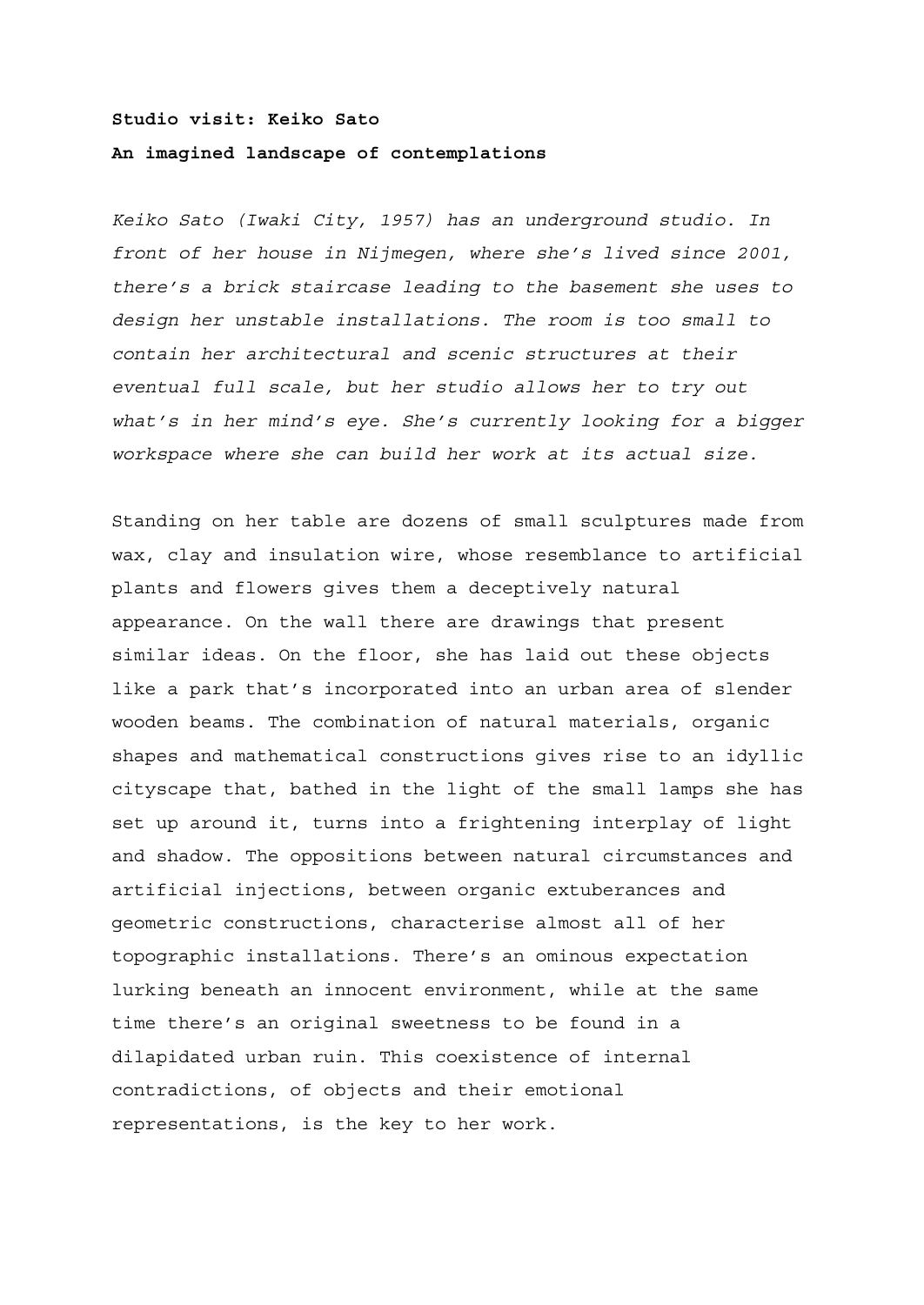The town of Namie, situated in the prefecture of Fukushima in Japan, is a suburb of Iwaki City, where Keiko Sato was born. It lies on the coast about ten kilometres from the Fukushima Daiichi nuclear power plant. Sato was raised there by her mother who had divorced at a young age, though it was mostly her grandmother who took care of her. Aside from an incidental encounter, she had no personal contact with her father. She was thirteen when her grandmother told her he had been a kamikaze pilot who survived his mission when a lack of fuel forced him to land on an island in the ocean before he could reach his target. Traumatised by the war at a young age, he turned to gambling, and his marriage became untenable, her grandmother and mother said. She remarried when Keiko was twelve, and her stepfather already had a son and daughter. Thirty years later, this family history would come to play a role in her work as a visual artist.

Keiko Sato was trained as a midwife and worked in the academic hospital of Fukushima. Her interest in visual art lay dormant for a long time, until she started participating in the activities of a group of people who gathered in a small house for artistic development. In 1989, she enrolled in an application exam organised by the London Goldsmiths College of Art in collaboration with a Japanese company in Tokyo. This was the era of Margaret Thatcher, whose deep budget cuts also affected art education, forcing Goldsmiths to look abroad for paying students. Keiko Sato was among the first cohort that made up a separate class of Japanese students. She was the oldest participant, aged 32 at the time. "I paid for my studies with the severance payment from the hospital and the money my mother had saved for my wedding, and I worked part-time for a Japanese business in London. It was a whole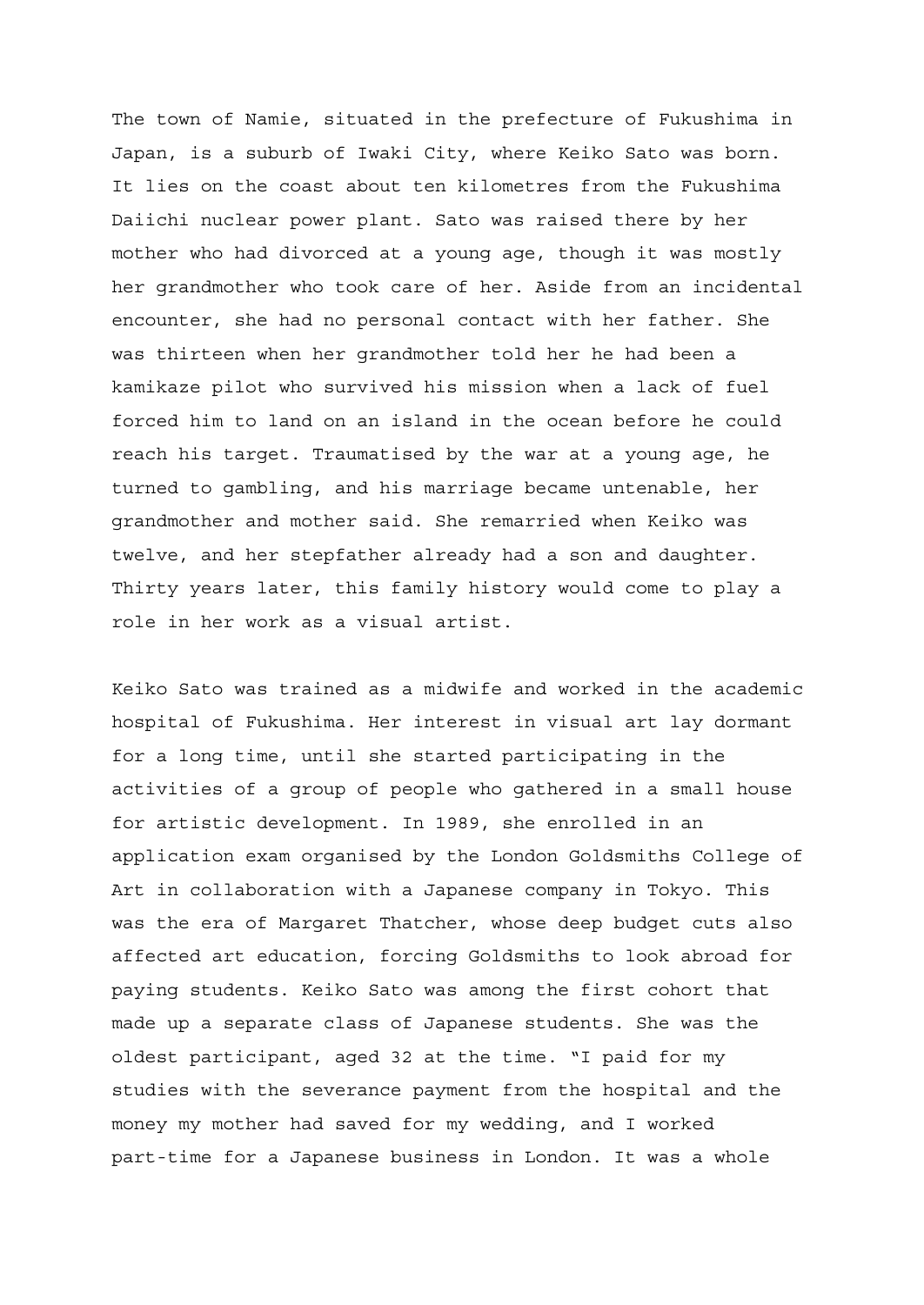new world. I didn't speak the language and wasn't familiar with European perspectives on art. I learnt a lot about it from a publication called 'Boys Art' by Nobuo Nakamura, who had gone to Europe to study at the Royal College of Art. In the book, he describes getting a handle on European perspectives on art. That helped me identify my position in London with my Japanese background. After the preliminary year, I was able to follow the bachelor programme, thanks to artist and lecturer John Thompson. I worked my fingers to the bone. I was so happy to be able to study art, even though becoming an artist had never been my dream." In 1993, Keiko Sato was accepted at the department for autonomous art at the Jan van Eyck Academie in the Netherlands, where has lived since then. She made her first large-scale installation in 1995, which she exhibited at W139 and again in 2018 during her exhibition at Club Solo in Breda. It consists of a spaciously arranged architectural network of glass tubes filled with various kinds of tea and covered in wax and clay at the bottom. "As I was setting them up at the Jan van Eyck Academie in 1995, someone wearing really thick glasses walked into the installation, knocking over one of the tubes and scattering shards of glass and puddles of tea all over the room. After I'd recovered from the initial shock, I realised that this was the final piece that completed the installation, and I left it like that. It gave the work its own necessity."

This unforeseen transformation gave Keiko Sato the idea to unite the discrepancy between the material quality of her work and the objects she used. A natural bond arose out of this combination, like the tea seeping through the porous wax and clay bases in the installation, forming watercolours on the floor, and the shattered glass forming a trail on the ground.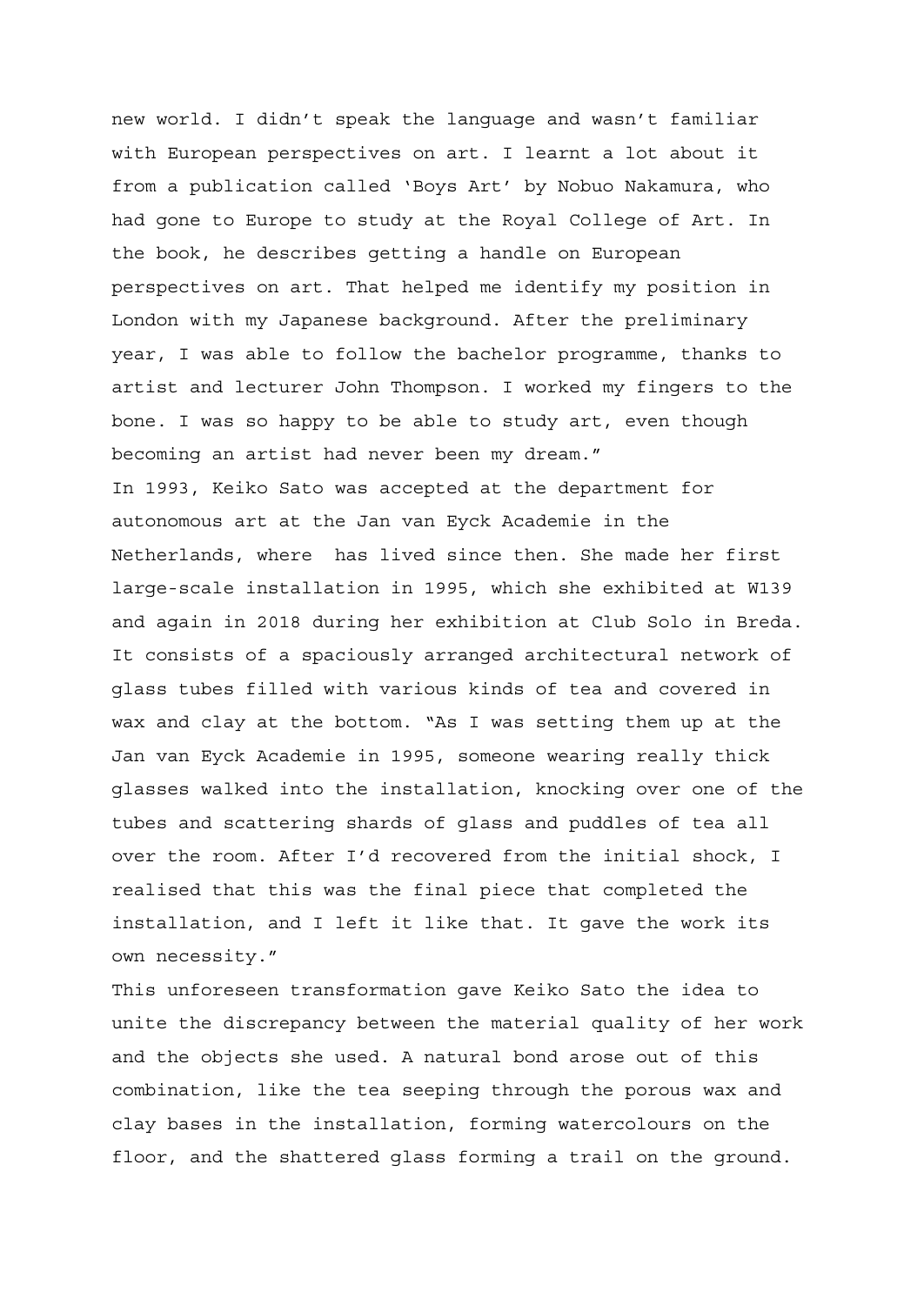These experiences gave rise to her well-known and rather notorious installation built out of cigarette butts and the ash she would leave on the ground while working in her studio. She wondered why she smoked, and observed people smoking to determine how smoking cigarettes corresponded with a range of emotions. The installation she made from the byproducts of her smoking habit evoked a battlefield of personal feelings and a landscape of spoilt pleasure. The combination of escaping from reality in a puff of smoke and the self-destructive drive is reflected in the installation of the remains of her own use of tobacco, a natural products that resulted in an artificial action. "I wondered how we'd been able to turn something natural into something so ugly, and I combined the butts with unsmokeable twigs from nature into an imaginary landscape of contemplations. I make my installations the same way a painting comes about. I don't overthink it. The same applies to 'Things they left behind', which shows broken crockery and leftovers. The first time I made that piece, I kept adding elements to test the limit, to figure out what would push it over the edge. I take one step over the limit and then two steps back so the work stays within my personal scope. I noticed that need when I began collecting other people's cigarette butts and ash for the installation in order to realise the work. While doing a version in Vienna I noticed I no longer felt my own presence in the work. It was too close to someone else. Some of the butts had lipstick on the filters. I had to correct myself. It's a work that brings out very different responses across different countries. The main reaction in Germany is one of disgust, while in England they're more appreciative of the humorous and aesthetic side of it."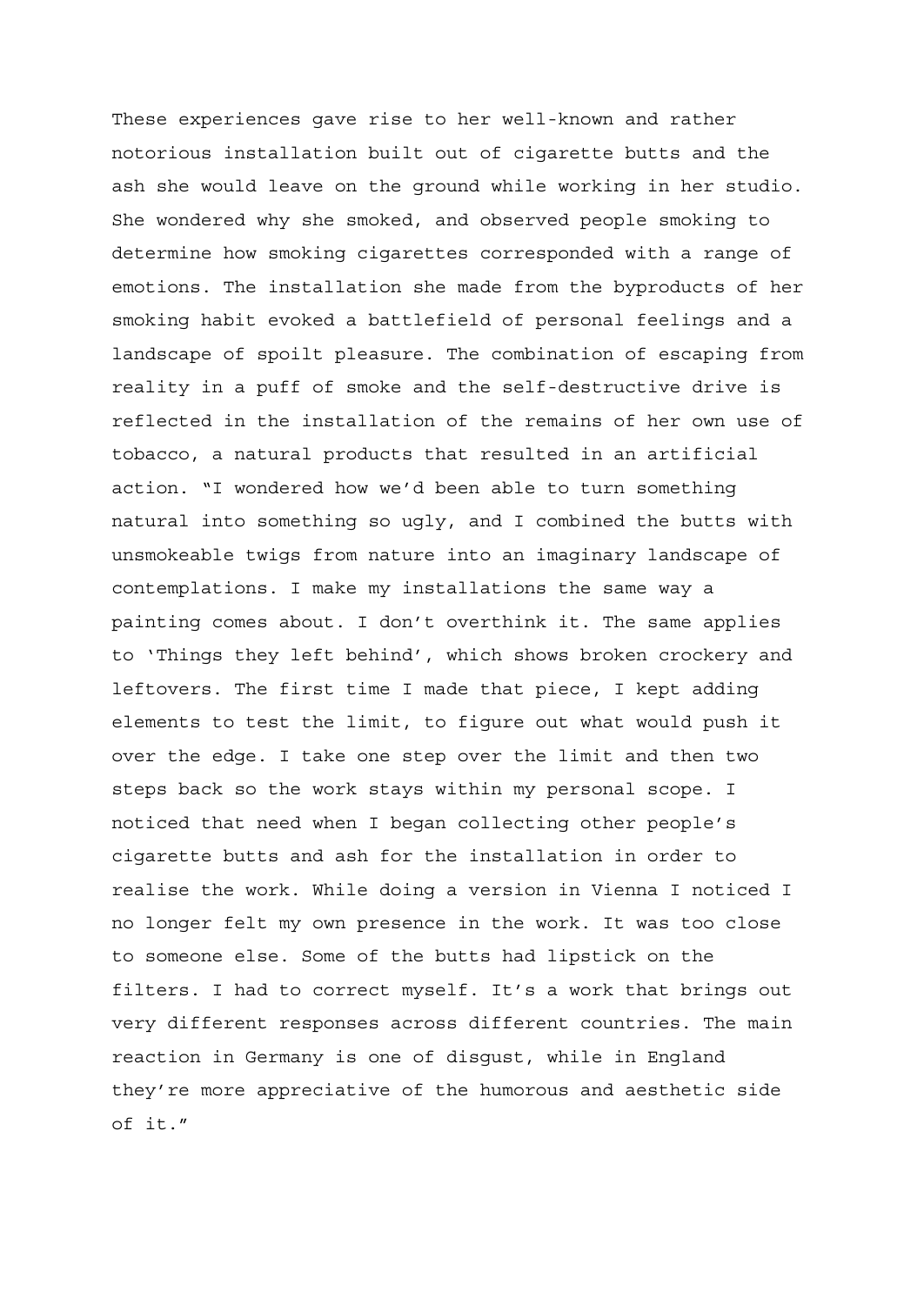A few years ago, Keiko Sato was making one installation after another in various countries. For all the sensory strength the work exhibited, its temporary nature meant that it received little recognition from museums – and that there was no real way to acquire it. It's no surprise then that she's not the kind of commercially successful artist whose work is traded for high sums. Only derivatives of her work, in the form of photography and drawings, make it to the collections of the Province of Gelderland and private collectors, via her gallery Andriesse Eyck. She mostly earns a living from the fees paid for the creation of her installations, and she's supported by grants from organisations like the Mondriaan Fund.

After an expeditious start to her career in art, a number of factors steered her work in a new direction. She was working in New York when Al Qaida destroyed the Twin Towers in the 11 September attacks. She realised that her personal situation, the place where she's from, her current circumstances, historic events, and their effects on the individuals involved are always deeply interlinked in a way that can rip you apart on one hand and leave you to fend for yourself on the other. This is what happened in the same period when she fell ill and was hospitalised with hypertension, from which she only recovered slowly. After that, her work has always remained a form of personal accountability between what she is and where she comes from, making her oeuvre a quest for a destination. During a Berlin residency, she had to address her relationship with her stepsister, a member of the Japanese Communist Party, which in turn forced her to consider how the European relations between capitalism and communism apply to Japan. Her stay in Berlin led to an invitation to participate in the 2009 exhibition "Every Life/Another Space" organised in the city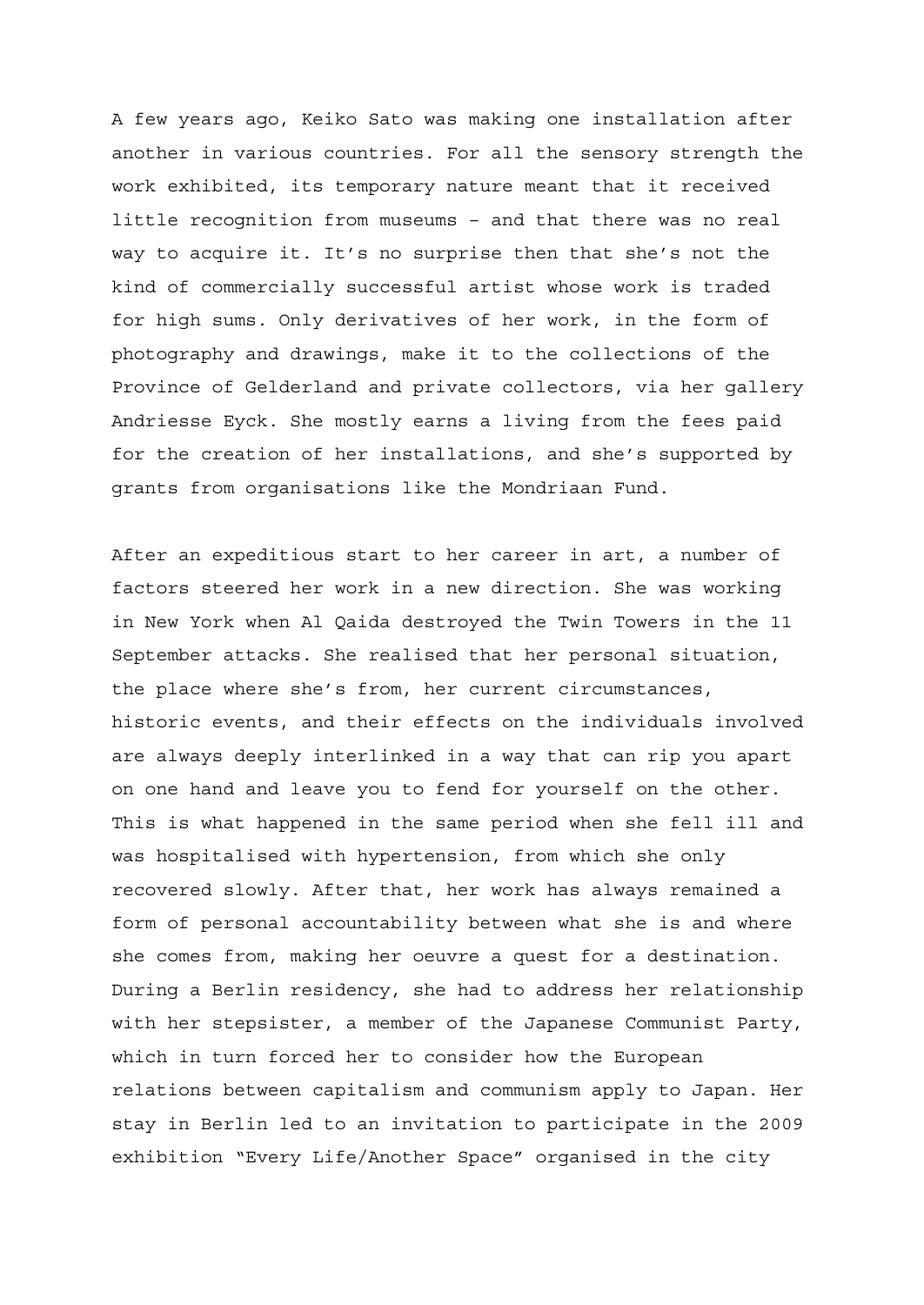hall of Yokohama, where she created a landscape installation made of tree trunks, fabric threads, soil, and plants, along with computer chips and batteries, presented as if they were archaeological finds. This gave the work a sharp focus on the interrelation between natural and artificial energy. Keiko Sato: "The curator described it as a liminal space between life and death."

By then, she had already addressed the historical humanitarian tragedies in Japanese history in her documentary work "How to tell the story of my father". In the book, published in 2009, she investigated how his participation in the Second World War had shaped his life.

Keiko Sato: "In order to be able to make my work, I first have to process my experiences. After the 2011 tsunami and the ensuing Fukushima nuclear disaster, the interaction between devastation and fertility has taken on a different meaning in my work, not just in terms of a correspondence between natural growth and artificial destruction, but also as the historical paradox between freedom and coercion. I travelled to Fukushima in 2013 and made the work 'Forbidden', as the place where I'd grown up was no longer accessible." Measuring four by four metres, "Forbidden" shows a nondescript chaos-stricken area hemmed by dead and cut-down tree trunks in an artist's impression of the restricted terrain.

In 2021, Keiko Sato participated in the exhibition "Suffering Matters", set in St. Stephen's Church in Nijmegen, with the installations "Shadow of Memory" and "Light is Still On". The first work drew a connection between the 1944 bombing of the city of Nijmegen and the nuclear strike on Hiroshima. Portrait pictures of the victims molten into shattered glass make the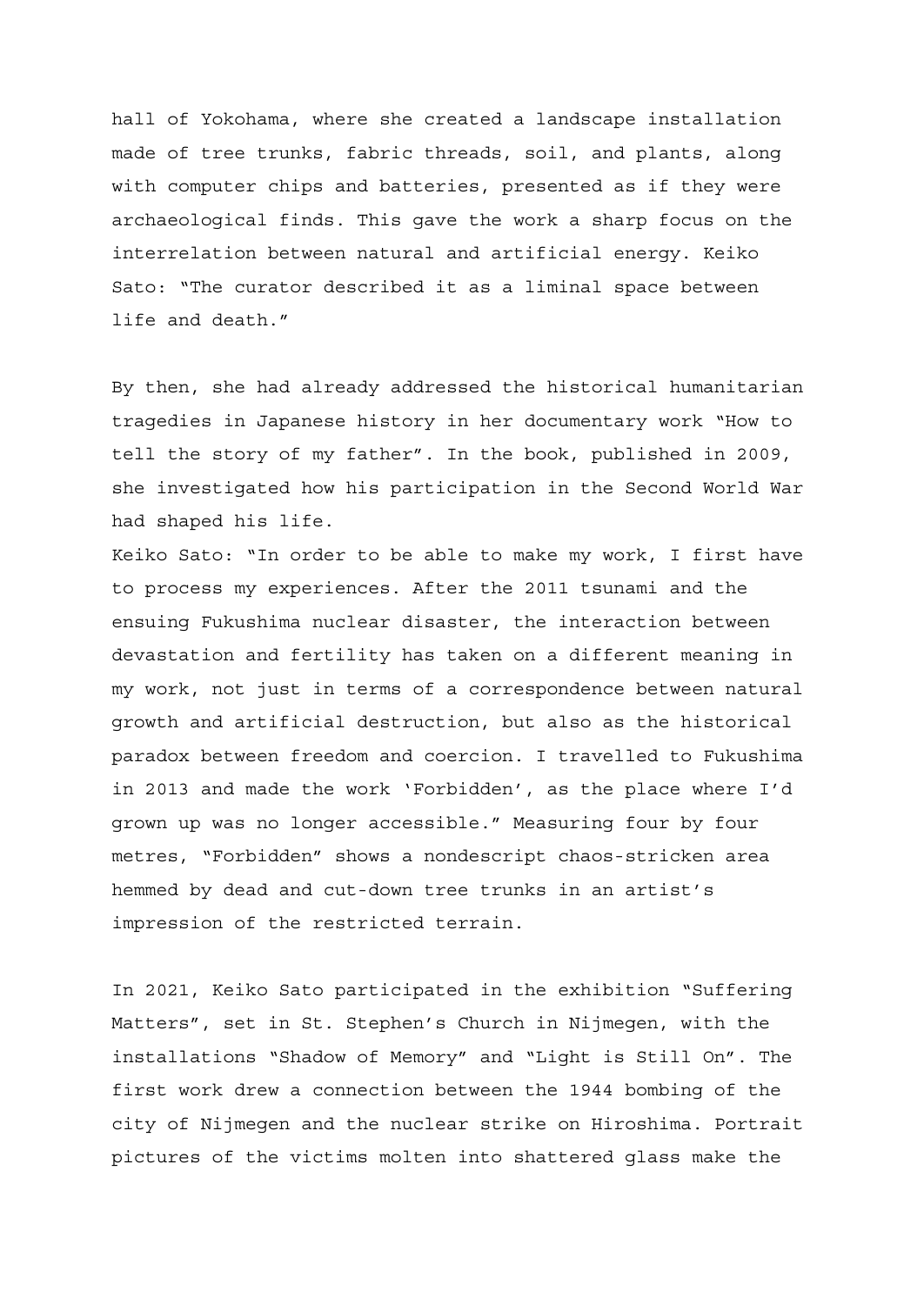pain of both crimes against humanity frighteningly tangible. The second work looks back on the nuclear disaster in Fukushima, showing the ravaged area she was not allowed to return to. But the installation is mostly about what it doesn't show, something that has been permanently withheld from her, and which she can only picture in her memories. The installations have their own size and scale, and in that sense they are "true to life". Her works almost invariably picture a scene from above, seen from a great height, as if through an airplane window. Nonetheless, there's nothing keeping you from getting up close and observing every detail.

In the spring of 2022 Keiko Sato is working to complete a piece of public art for the neighbourhood of Schuytgraaf in Arnhem. The supporting art organisation Stichting Plaatsmaken had commissioned the design of a temporary work that was to last ten years. The grand sculpture she's aiming to realise is a large, torn half-sphere with a diameter of around five metres, concealed by the inclined terrain surrounding it. You can walk through it and look up from it through a crack in the top. This is Keiko Sato's way of referring to the nearby excavations that have unearthed remains from the Roman era as well as to the bunkers from the Second World War that have been found. Once more, as often, she unites extremes that initially appear to stand in contradiction, only to reveal an unexpected cohesion at the second glance.

Keiko Sato: "My work draws some surprising responses. For example, I'm in contact with a woman from Singapore who's affiliated with the education programme 'Project Zero' at Harvard University in Boston. She's working with visual art and science, and she saw my work from Yokohama on the